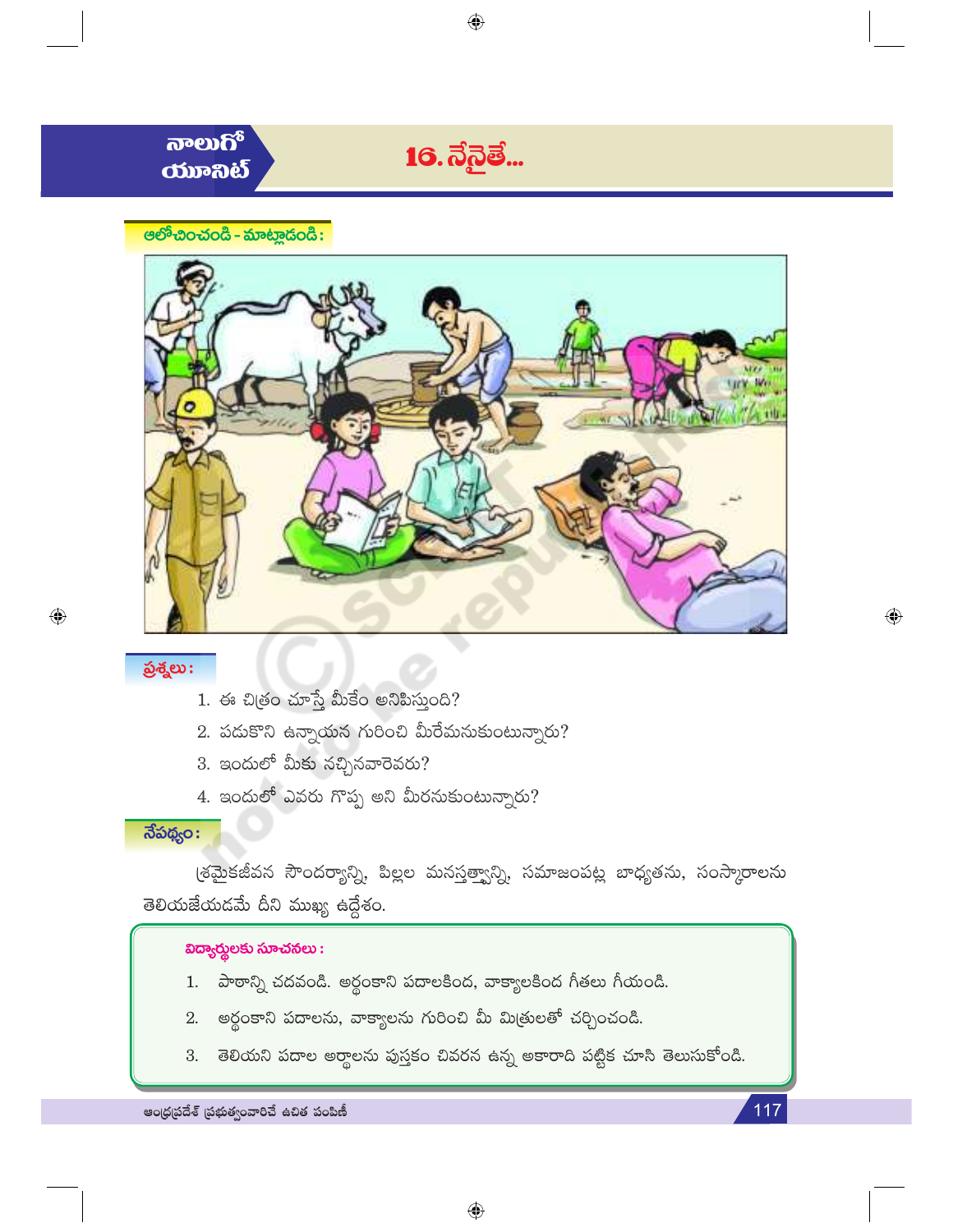"బంగారూ, నీలో చాలా శక్తి ఉందమ్మా," అని తాతయ్య అన్నాడు. ఆ మాట వింటుంటే నాకు ఎంతో సంతోషమైంది. ఎందుకో చెప్పుకోండి? సరే మీరు చెప్పేదాకా నేనాగను గాని నేనే చేప్పేస్తా. ఎప్పటినుంచో నాకు ఎన్నెన్నో ఊహలు ఏమేమో కావాలనీ, ఎన్నెన్నో కోరికలు ఏవేవో చేయాలనీ. కానీ ఏం చేస్తా? నేను పిల్లను. అంత శక్తి నాకు లేదు కదా! అనుకునేదాన్ని. కానీ ఇవాళ తాతయ్య మాటలు విన్నాక కొత్త ఆలోచన వచ్చింది. నాలో చాలా శక్తి ఉంది. నేను ఏం కావాలనుకుంటే అది చెయ్యగలను. నా

మాటలు వింటూంటే మీకు నవ్వు వస్తూందా? మీ ఇష్టం! నవ్వితే నవ్వండి ! నా ఆలోచనలు నాకున్నాయి. మీరేమనుకుంటే నా కేమిటి? నా ఇష్టం నాది. ఇష్టమంటే గుర్తొచ్చింది.... నా కేమి ఇష్టాలున్నాయో మీకు తెలుసా?

తేనెటీగగా మారిపోవాలని ఉంది నాకు. హాయిగా గాలిలో తేలిపోవచ్చు. ఎప్పుడూ

నేలమీద నడవడమంటే నాకు మహా చిరాకు.అందుకే తేనెటీగనై రెక్కలూపుకొంటూ అందమైన తోటలోకి వెళతా. అబ్బా! అక్కడ ఎన్నెన్ని రంగుల పూలు? అవి గాలికి కదలుతూంటే రమ్మని నన్నే పిలుస్తున్నట్లుంటుంది. తోటంతా కలయదిరుగుతూ ఒక్కొక్క పువ్వు దగ్గరికి వెళుతూ అందులోని తేనెను తీసుకుంటా. నా తెట్టె దగ్గరికి వెళ్లి అందులో జాగ్రత్తగా దాచిపెడతా. ఇదంతా చాలా (శమతో కూడిన పనే. కాదంటే తేనె ఎట్లా దొరుకుతుంది? నాకు బాగా కోపం వచ్చేదిక్కడే. నేనెంతో కష్టపడి పువ్వు పువ్వ తిరిగి తెచ్చి దాచుకున్న తేనెను ఈ మనుషులు అమాంతంగా తీసుకొని తాగేస్తున్నారు. ఎంత దుర్మార్గం? ఇలా దోచుకోదం తప్పుగదా? ఒక్కక్షణం ఆలోచించాను. నాకు కోపం పోయి సంతృప్తి కలిగింది. ఎందుకో తెలుసా? నాకు బాగా కష్టమైతే అయి ఉండవచ్చు గాని నా (శమవల్ల కొందరికన్నా లాభం కలుగుతుందిగదా! అదే నాకు తృప్తి. మన జీవితం ఇతరులకుపయోగపడటంకన్నా మించిందేముంటుంది?

అప్పుడప్పుడు నాకు నదినై పరుగెత్తాలనిపిస్తుంది. కేరింతలు కొడుతూ ఉరకడమంటే నాకెంతో ఇష్టం. ఆ ఆనందమే వేరు. మీరూ ఒకప్పుడు అలా పరుగెత్తినవాళ్ళే కదా? కాని ఇప్పుడు మా<mark>త్రం న</mark>న్ను పరుగెత్తవద్దంటారు. కూర్చోమంటారు. అందుకే నదినైతే నన్నాపలేరు. గలగలమంటూ సొంపుగా వంపులు తిరుగుతూ దూసుకుపోతా. చెట్లను, గుట్టలను పలకరిస్తూ పోతా. అడవిలో పరవశిస్తూ పోతా. ఆకాశానికి అద్దాన్ని నేను. కదలని ఆకాశం తాను కదిలితే ఎలా ఉంటుందో నాలో చూసుకుంటుంది. చెట్లు, గుట్టలు తమ అందాన్ని నాలో చూసుకుని మురిసిపోతాయి. జంతువులు, పక్షులు, మనుషులు నా దగ్గరికే వచ్చి దప్పిక తీర్చుకుంటారు. వీళ్ళంతా రావడం చూసి గర్వంతో ఉప్పొంగుతా. ఆ క్షణానికలా అనిపిస్తుంది కానీ

 $\bigoplus$ 

行手

 $\bigoplus$ 

 $\bigoplus$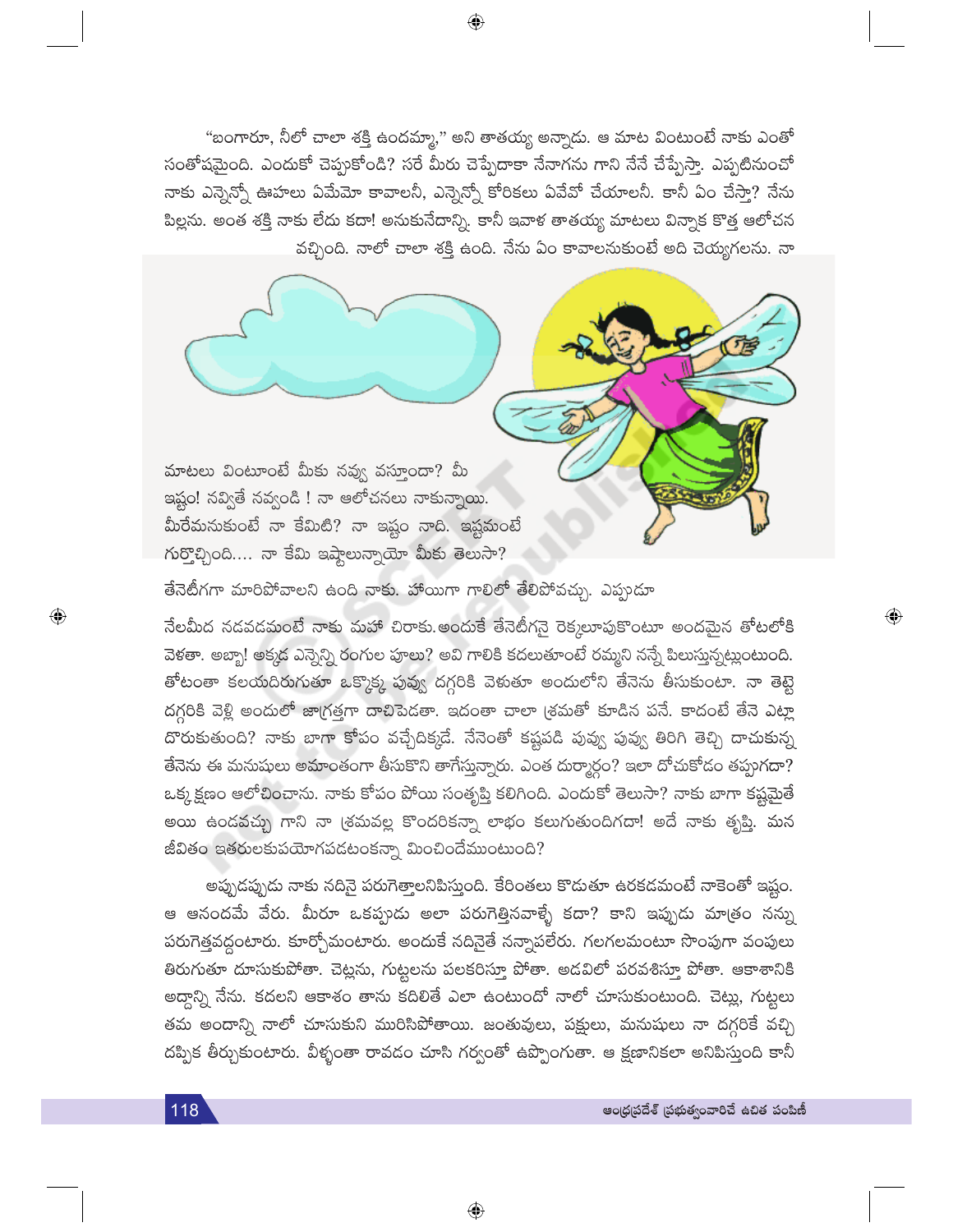నేను అహంకారిని కాదు, ఉపకారిని. నా నీళ్లవల్ల వాళ్ళ అవసరాలు తీరుతున్నాయన్న సంతృప్తి కూడా కలుగుతుంది నాకు. చూశారా, నేను నదిగా మారినా నా పరుగును ఆపాలని చూస్తున్నారు. అందుకే నాకు అడ్డంగా పెద్ద ఆనకట్ట కట్టారు. నాకు చాలా కోపం వస్తుంది. అమాంతంగా కట్టను తెంచుకొని ముందుకుపోవాలనిపిస్తుంది. కాని కొద్దిగా ఓపిక పట్టి ఆలోచించా. ఇది తప్పనిపించింది. అలా వెళితే నా కోపానికి ఎందరో బలౌతారు. ఎంతో నష్టం జరుగుతుంది. నావల్ల ఇతరులకు నష్టం జరగదం, కష్టం కలగడం నేనస్సలు ఒప్పుకోను. చేయగలిగితే ఇతరులకు మేలుచేయాలి, కాని కీడు చేయగూడదు. ఇంకొద్దిగా ఆలోచించాను.

అనకట్టకూడా మంచిదేనేమో అనిపించింది. అతివేగం (ప్రమాదకరం కదా? జీవితంలో కాస్త నెమ్మదితనం కూడా మంచిది. ఇలా ఆలోచిస్తుంటే ఇంకో మంచి విషయం తట్టింది. నాకు అడ్డంగా ఆనకట్ట కడితే కట్టారుగాని దీనివల్ల ఎన్నివేల మందికి పని దొరికింది? నావల్ల పంటలు ఎక్కువగా పండుతాయి. ఎంతో మందికి అన్నం పెట్టిన పుణ్యం నాక్కూడా దక్కుతుందిగా! వాళ్ళంతా ఆడుతూ పాడుతూ పనిచేస్తుంటే నాకెంత సంతోషవెూ! నిజంగా (శ్రమలోనే ఆనందమున్నదనిపించింది. వాళ్ళు తమకొరకే కాదు, సమాజంకొరకు కష్టపడుతున్నారు. ఇదే నిజమైన జీవితం.

ఆనకట్ట కట్టి నన్ను ఇబ్బందిపెట్టడం వాళ్ళ ఉద్దేశం కాదనితెలిసింది. కాలువల ద్వారా నా నీటిని పంటపొలాలకు మళ్ళించుకుంటారు. పొలాల్లో రైతులు అరకగట్టి దున్నుతారు. ఆ మడికట్లలో తిరగడం ఎంత బాగుంటుంది! శరీరంమీద బురద పదుతూంటే దాని కమ్మటి వాసన పీలుస్తూ తిరగడం బలేగా ఉంటుంది. కాళ్ళు దిగబడుతూంటాయి. ఒక్కోసారి నడవడమే కష్టంగా ఉంటుంది. కాని ఇష్టమైతే కష్టమనిపించదు కదా! అమ్మలక్కలు నాట్లువేస్తూ మంచి మంచి పాటలు పాడతారు. పనీ పాటా కలిసిపోతాయి. వరిమొక్కలను ఒక పద్ధతిగా నాటుతున్న వాళ్ళను చూస్తే నాకు ఆశ్చర్యం వేస్తుంది. ఇంత చక్కగా ఎలా వేయగలుగుతున్నారో? ఇంత నైపుణ్యం వీళ్ళకు ఎలా వచ్చిందో? ఒకరు పాట చెపుతుంటే మిగతావాళ్ళంతా అందుకొని కలసి పాడతారు. ఎక్కడా భేదం ఉండదు. ఇలా అందరం ఒకే మాటగా, పాటగా ఉంటే ఎంత బాగుంటుందో! ఎర్రటి ఎండలో కూడా నదుము వంచి కష్టపడతారు.సోమరితనం వాళ్ళ దగ్గరకు రావాలంటేనే భయపడుతుంది.

శిల్పిని కావాలని నాకు బలమైన కోరిక ఉంది. మూలన పడిఉన్న రాళ్ళతో ముచ్చటైన శిల్పాలను చెక్కవచ్చు. రాయి నామాట వింటుంది. ఏది కమ్మంటే అది అవుతుంది. నా శిల్పాలు చరిత్రసాక్షిగా నిలిచిపోతాయి. ఎందరికో కనువిందు చేస్తాయి. వాటిని చూసినవారు మెచ్చుకుంటూంటే నా (శమ

 $\bigoplus$ 

ఆంధ్రప్రదేశ్ (పభుత్వంవారిచే ఉచిత పంపిణీ

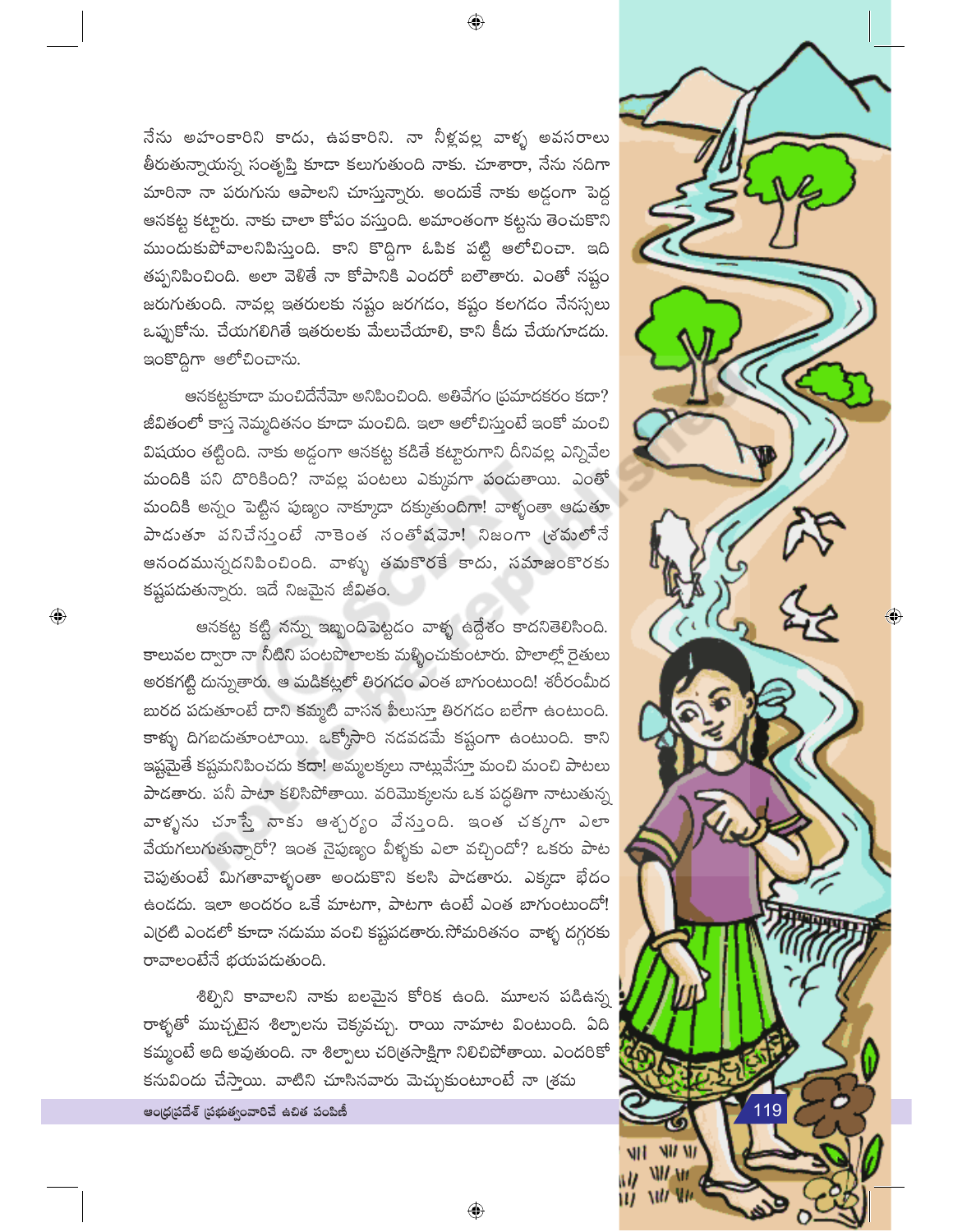ఫలించినందుకు మనసు నిండిపోతుంది. అవ్వ చెప్పేది (బహ్మదేవుడు, ఎలా అనుకుంటే అలా పుట్టిస్తాడని. నేను కూడా ఏదనుకుంటే అది తయారుచేస్తాను. మరి నేనూ (బహ్మనేగా! దానికేం గాని బండను చూస్తే బాధ కలుగుతుంది. పాపం నా సుత్తిదెబ్బలకు తట్టుకోలేక అరుస్తుంది. కాని ఎదురుతిరగదు. ఈ ఓర్పువల్ల దానికి లాభమే కలిగింది. బండగా ఉన్నప్పుడు అందరూ దాన్ని తొక్కిపోయేవారు. ఇప్పుడు దేవతామూర్తిగా మారేసరికి మొక్కిపోతున్నారు. ఇదంతా చూస్తుంటే మీకేమనిపిస్తుంది? ఓర్పుతో కూడిన మంచితనంవల్ల గౌరవం కలుగుతుందని తెలియడం లేదూ? శిల్పాన్ని చూసినప్పుడల్లా నాకొక (పేరణ కలుగుతుంది. (శమించకపోతే ఫలితం రాదనిపిస్తుంది. రోజుల తరబడి చెక్కితేనే కదా శిల శిల్పంగా మారేది! శిలగా చిరకాలం బతకదం కన్నా శిల్పంగా కొద్దికాలం జీవించినా చాలు!

నాకు ఎన్నో ఆలోచనలున్నాయి. వాటిలో కొన్నింటిని అప్పుడప్పుడు అమలు చేస్తాను. అందుబాటులో ఉన్నవాటితో అద్భుతాలు చేస్తా. జోరుగా వానకురుస్తూంటే అందులో తడవాలన్న తహతహ నాకు. వర్వపు నీళ్ళు పారుతుంటే కాగితంతో కత్తిపడవో, ఉత్తిపడవో చేసి అందులో వదలాలంటే మరీ మరీ ఇష్టం. అది .<br>నీళ్ళలో పోతూంటే దాన్ని చూస్తూ పక్కగా పోతుంటే చాలా సరదాగా ఉంటుంది. ఎవరూ లేని ఆ పడవ ఎంత వేగంగా పోతుందో? పారే నీళ్ళకు ఆనకట్ట కడతా. అది తెగుతుంటే సరిచేస్తా. అప్పటికీ నిలవకుంటే కాలు అడ్డం పెడతా.

నా (శమ వృథా కాగూడదుగా! తడి ఇసుకతో పిట్టగూళ్ళు కడతా. మా ఇంటి ముందర బండిని చూసి నాకు బండి చేయాలనిపించింది. చొప్పబెండ్లతోనే బండిచేశా. చూడముచ్చటగా ఉంటుంది. మట్టితో ఎద్దలను కూడా చేశా., మట్టి అంటే జ్ఞాపకం వచ్చింది. మొన్న వినాయక చవితికి వినాయక విగ్రహాన్ని మట్టితో నేనే చేశా. దానికే మా ఇంట్లో పూజలు చేశారు. నా కెంత సంతోషమో! పక్కింటివాళ్ళు కూడా చూసి మెచ్చుకున్నారు చాలా బాగా చేశానని. (శద్దతో చేసే (శమ మంచి ఫలితాన్నిస్తుందని తెలిసింది.

 $\bigoplus$ 

 $\bigoplus$ 

నాకు బొమ్మలు వేయడమంటే మహా సరదా. తెల్లకాగితం కనిపిస్తే చాలు, ఏదో గీయాలనిపిస్తుంది. నేను చూసిన సీతాకోక చిలుకలను పట్టి కాగితంమీద పెట్టగలను. మా ఊరి పక్కన గుట్టమీదున్న గుడిని కాగితంలోకి రప్పించి కదలకుండా చేయగలను. పత్రికల్లో వచ్చే బొమ్మలను నా కాగితాల్లోకి పిలిచి మురిసిపోతా. మనుషులను చూసి



 $\bigoplus$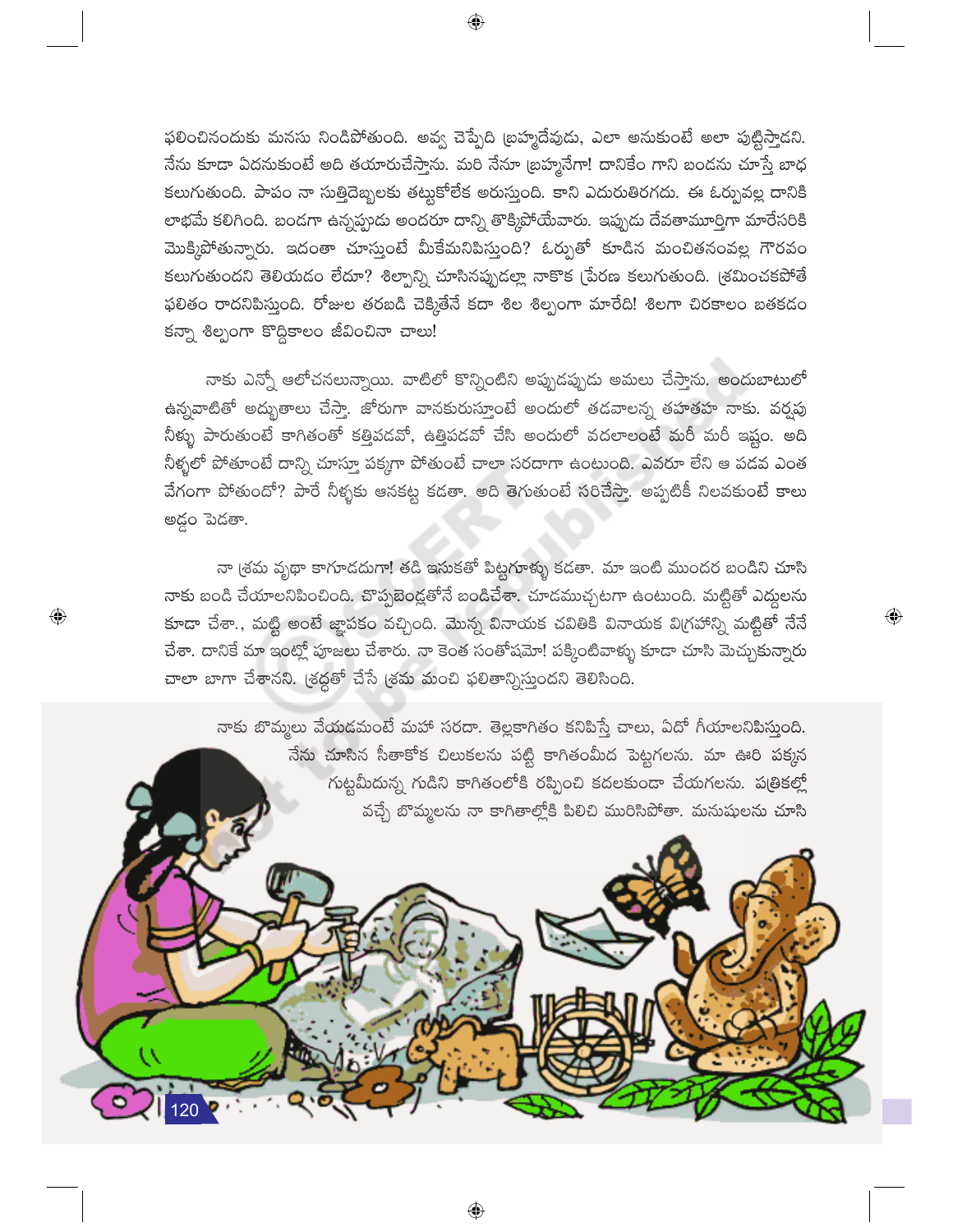అచ్చంగా అలాగే వేయగలను. ఇదంతా తలచుకుంటే నేనేఫైనా చేయగలననిపిస్తుంది.

ఒకసారి ఏమయిందంటే నా మిత్రుడు ఆంజనేయుని బొమ్మ వేశాడు. తలమాత్రం వేయాల్సి ఉంది. ఇంతలో ఇంటర్వెల్ గంట కొట్టారు. బయటికి వచ్చేసరికి ఎదురుగా వేపచెట్టుమీద కోతి కనిపించింది. వెంటనే నాకు కొంటె ఆలోచన వచ్చింది. సగం వేసిన బొమ్మకు కోతిముఖాన్ని, తోకను పెట్టేశా. కింద పేరు రాసి ఆంజనేయులుకు చూపించా. ఇంకేముంది! వాడు చెంగున నామీదకు దూకాడు. నేను ఒక్కటే

మా పాఠశాలలో చిత్రలేఖనం పోటీపెట్టారు. చాలా కష్టపడి మా ఊరి బొమ్మవేశా. ఎంత బాగా వచ్చిందనుకున్నారు! నా చిత్రానికే మొదటి బహుమతి. నాతోటి విద్యార్శలు చప్పట్లు కొడుతూ ఉండగా నేను బహుమతి తీసుకోదానికి వెళుతూంటే మహారాణినయినట్లు మురిసిపోయాను. మా (పధానోపాధ్యాయులు బహుమతినిచ్చారు. నా చిత్రాన్ని మెచ్చుకుంటూ 'ఉన్న ఊరు కన్నతల్లిమీద గౌరవం

 $\bigoplus$ 

ఉండాల్సిందే'నని భుజం తట్టారు. అమ్మ అక్కడే ఉంది. దగ్గరికి వెళ్లి బహుమతి చూపించా. ఆమె కళ్ళలో నీళ్ళు. కాళ్ళకు దండంపెట్టాను. అమ్మ కన్నీళ్ళు ఆశీస్సులుగా నా తలపైబడ్గాయి. ఇన్నాళ్ళుగా నేను చేస్తున్న సాధన ఫలించింది. (శమ ఎప్పుడూ వృథా కాదన్న మా ఉపాధ్యాయుల మాట అనుభవంలోకి వచ్చింది. మరుసటి రోజున నేను గీసిన చిత్రాన్ని పాఠశాల గోదపఱ్రికమీద పెట్టారు. මධ් చూసు కుంటున్నప్పుడు నా మనస్సు గాలిలో తేలి పోయింది. బాగా (శమిస్తే చిత్రలేఖనంలోనే కాదు, చదువులోకూడా మొదటిస్తానంలో నిలవవచ్చని తేలిపోయింది.

 $\bigoplus$ 

పరుగు.

'శమయేవ జయతే'



 $\overline{\mathbb{Q}}$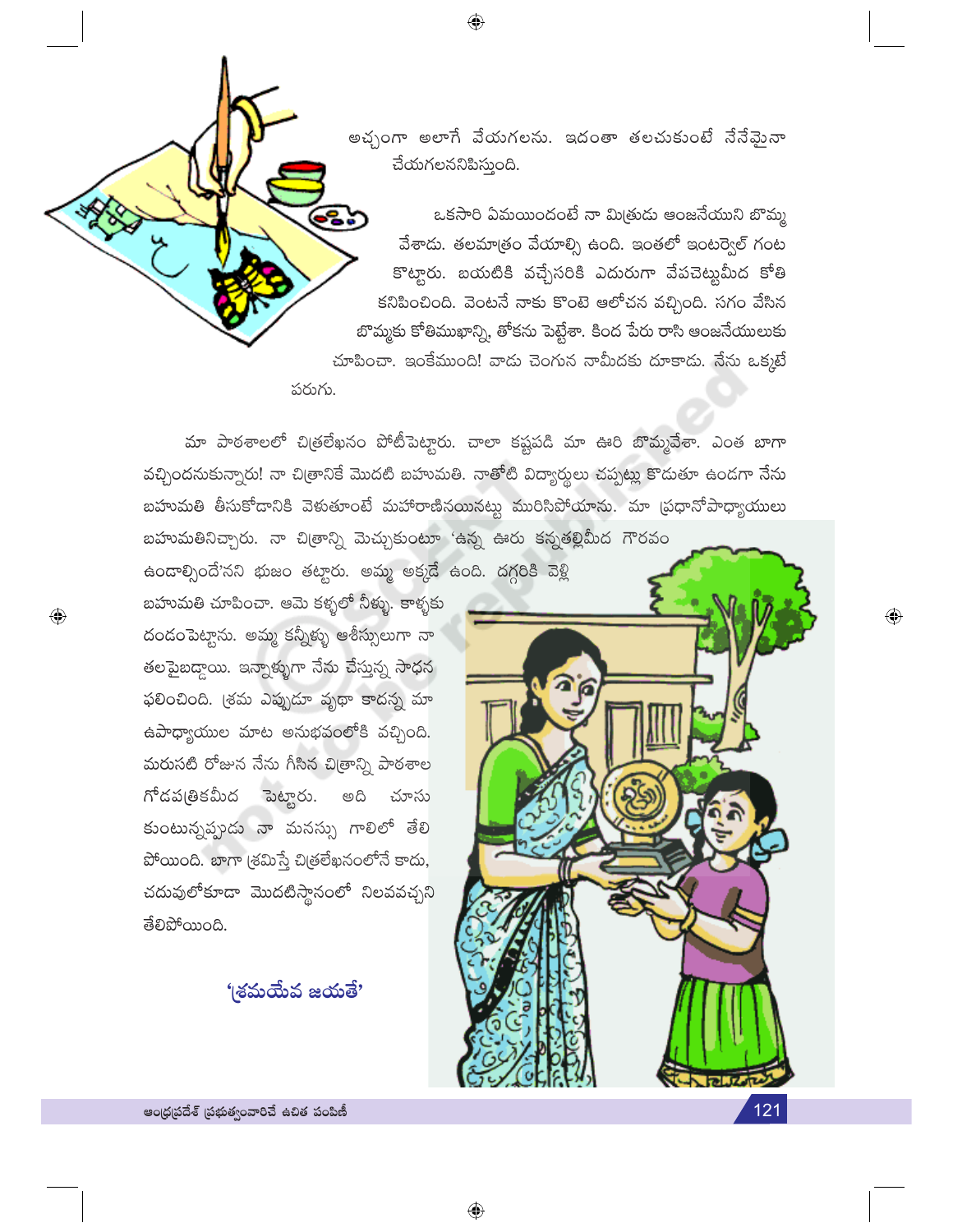



- 1. నేనైతే .. పాఠం విన్నారు కదా! ఆమె పేరు ఏమై ఉంటుందో ఊహించి రాయండి. ఆమె గురించి చెప్పండి.
- 2. పక్షులను, నదులను, జంతువులను చూస్తే మీకు ఏమనిపిస్తుంది?
- 3. శిల్పం, చిత్రలేఖనం గురించి మీ పాఠ్యాంశంలో చదివారు కదా! ఇతర కళలను గురించి చెప్పండి. వాటిద్వారా మీరేమి (గహిస్తారో తెలపండి.
- 4. పాఠ్యాంశంలోని బాలిక ఇష్టాలను తెలుసుకున్నారు కదా! మీ ఇష్టాలేమిటో చెప్పండి.
- 5. "(శమయేవ జయతే !" అంటే ఏమిటి? దీనివల్ల పిల్లలు తెలుసుకోవలసింది ఏమిటి?

#### II. చదవడం - రాయడం

 $\bigoplus$ 

- 1. పాఠం చదవండి. కింది పదాలు ఎవరికి / వేటికి సంబంధించినవో చెప్పండి.
	- అ. ఇలా దోచుకోదం తప్పు కదా?
	- ఆ. నా ఇష్టం నాది.
	- ఇ. ఆకాశానికి అద్దాన్ని నేను.
	- ఈ. నేనూ ట్రహ్మనేగా!
	- ఉ. మహారాణినయినట్టు మురిసిపోయా.
	- ఊ. భుజం తట్టారు.
- 2. "నాకు బొమ్మలు వేయడమంటే మహా సరదా !..................... నేనేమైనా  $\tilde{a}$ యగలనని అనిపిస్తుంది."
	- (అ) పాఠంలోని ఈ పేరాను మార్చి కింది విధంగా మళ్ళీ రాయండి.
		- "ఆమెకు బొమ్మలు వేయడం అంటే మహా సరదా ............భావించింది."
- 3. పాఠ్యాంశం ఆధారంగా జవాబులను రాయండి.
	- అ. బాలిక తను శక్తిగలదాన్నని ఎలా గుర్తించింది?
	- ఆ. బాలిక నదిగా మారి ఏమేం చేయాలనుకున్నది?
	- ఇ. బాలిక వానలో ఏం చేయాలనుకున్నది?
	- ఈ. (శమ ఎప్పుడూ వృథా కాదని బాలిక ఎప్పుడు గుర్తించింది?
	- ఉ. కష్టపడేవాళ్ళను చూసి సోమరితనం భయపడుతుందని పాఠంలో ఏ సందర్భంలో ఉంది?

#### 122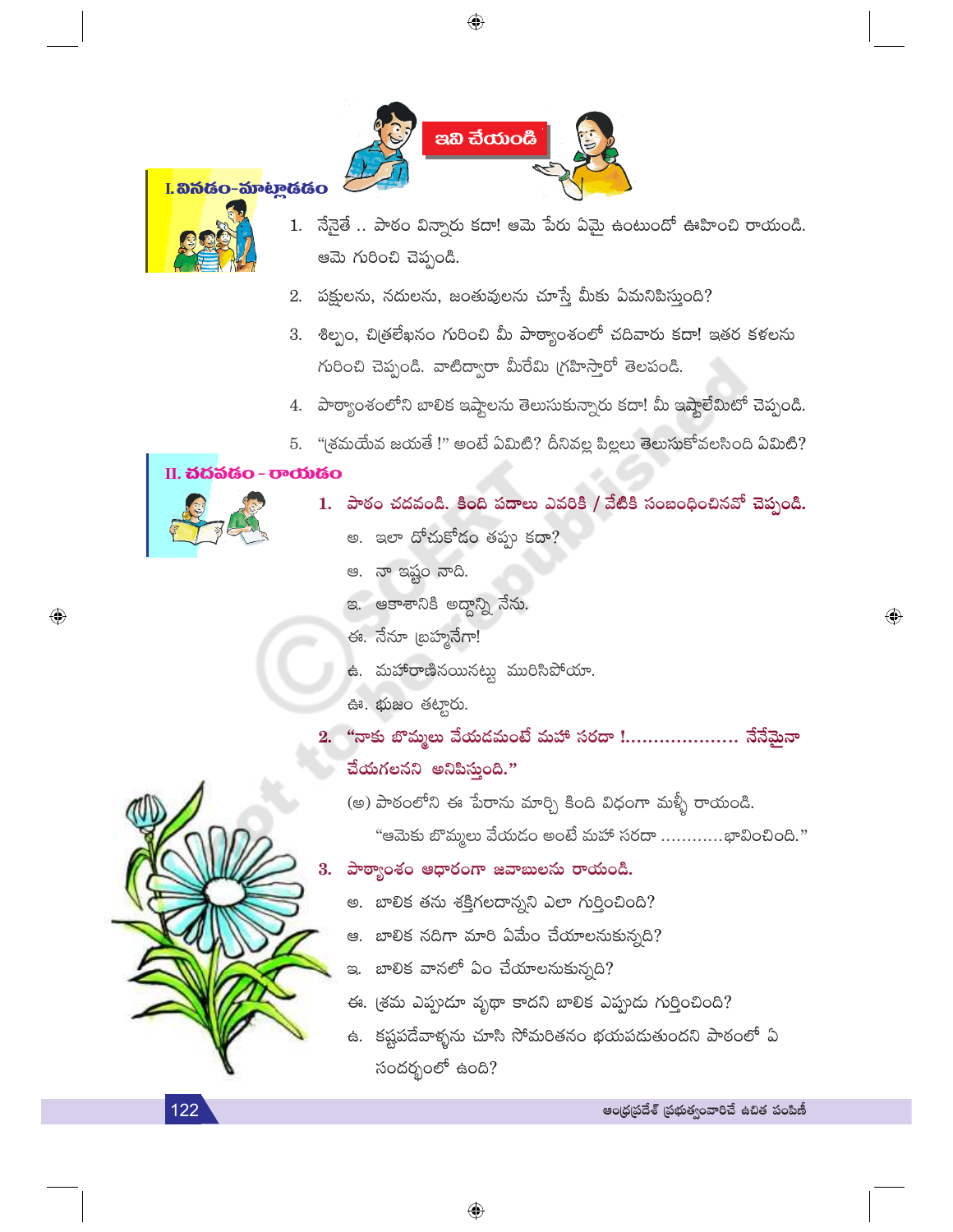

- 1. కింది ప్రశ్నలకు జవాబులు రాయండి.
	- అ. 'నేనే సముద్రమయితే' .......... ఊహించి రాయండి.
	- ఆ. 'నేనే చీమనయితే' ......... ఊహించి రాయండి.

- 'నేనే ఉపాధ్యాయుడినైతే' ...... ఊహించి రాయండి. ප.
- ఈ. మీ కిష్టమైన పనిని గురించి సొంతమాటల్లో రాయండి.
- ఉ. బొమ్మలు గీయడం, వస్తువులు తయారుచేయడం, కవితలు, కథలు  $\sigma$ యడం, నాట్యం చేయడం – వీటిలో మీకేది ఇష్టం? ఎందుకు?
- ఊ. పాఠ్యాంశంలో బాలిక తాను ఏమేమి చేయగలదో చెప్పింది కదా! అలా మీరు `ఏమేమి చేయగలరో చెప్పండి.
- ఎ. "మనసు గాలిలో తేలిపోతుంది" అనే వాక్యాన్ని ఏ ఏ సందర్భాలలో వాడతారు?
- 2. వ్యాసరూప సమాధాన (పశ్నలు :
	- అ. పాఠంలోని విషయాన్ని సొంతమాటల్లో రాయండి.
	- ఆ. నదులవల్ల కలిగే ప్రయోజనాలను సొంతమాటల్లో రాయండి.
	- "సోమరితనం పనికిరాదు" అనే అంశాన్ని సమర్థిస్తూ ఉదాహరణలతో  $\infty$ . వ్యాసం రాయండి.

|  |  |  | IV. <b>ಎದೆ</b> ಜಾಲಂ |
|--|--|--|---------------------|
|  |  |  |                     |
|  |  |  |                     |
|  |  |  |                     |
|  |  |  |                     |

 $\bigoplus$ 

1. పాఠ్యాంశంలో కొన్ని ఊహలను తెలిపే వాక్యాలున్నాయి. ఆ వాక్యాలను రాయండి. వాటి ఆధారంగా మీరు మీ ఊహల (పకారం ఆ వాక్యాలను తిరిగి రాయండి. కారణం కూడా రాయండి.

నాకు తేనెటీగగా మారిపోవాలని ఉంది.నాకు రామచిలుకగా మారిపోవాలని ಕಿದ್: ఉంది. ఎందుకంటే....

2. కింది పదాలను చూడండి. ఒకే వాక్యంలో రెండు పదాలు వచ్చేటట్లు రాయండి.

ఊహలు, తేలిపోవచ్చు, మహాచిరాకు, పరుగెత్తాలని, పరవశిస్త్రూ, చరి(తసాక్షి, (పేరణ, వృథా

.ಇದಿಕ మన ఊహలు మనకు (పేరణలు.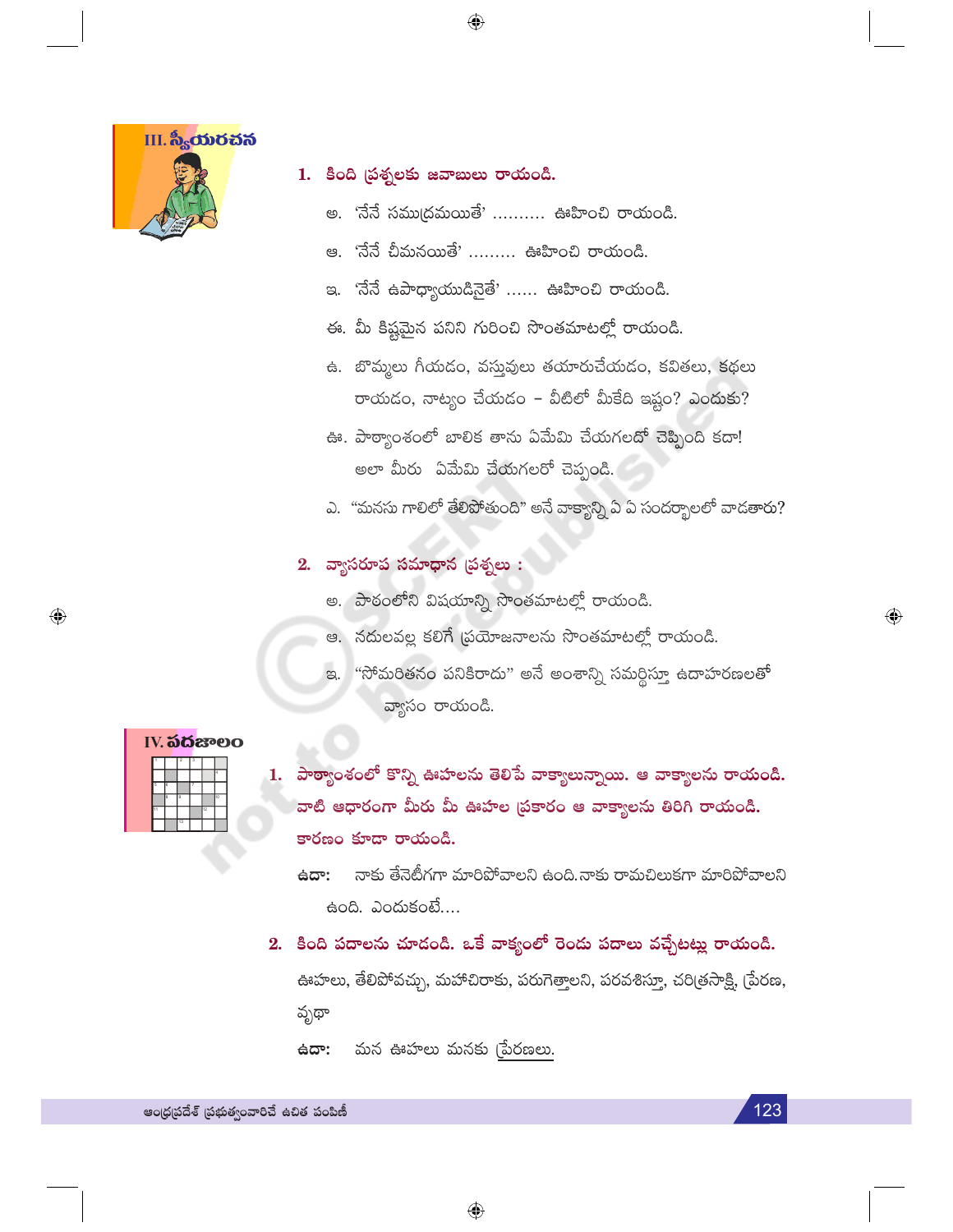

3. కింది గళ్ళలోని అక్షరాలను చూడండి. వాటిలో కొన్ని (శమసాధనాలను తెలిపే పదాలున్నాయి.వాటిని గుర్తించి రాయండి. దేన్ని ఎవరు వాడతారో రాయండి.

 $\frac{1}{2}$ ఉదా: పగ్గం – పగ్గాన్ని రైతులు ఉపయోగిస్తారు.

 $\bigoplus$ 

| ම    | క  | లి  | ప  | $\leq$ |
|------|----|-----|----|--------|
| డ్డ  | గ  | మ   | లు | గు     |
| తా   | నా | ಟ್ಟ | త  | ప      |
| గ్గం | ಎ್ | గొ  | ర  | డు     |

4. కింది సూచనల (పకారం వాటి పక్కన ఉన్న గళ్ళను సరైన అక్షరాలతో పూరించండి.

అ. తాగేవాటిని ఏమంటారు? పా లు ఆ. భూమిలో పాతిపెట్టినవాటిని ఏమంటారు? ಎ್ ಲು ఈ. రూపాయిలో నాలుగోవంతు పైసలకు బహువచనం పా లు ఉ. పుణ్యాత్ములకు వ్యతిరేక పదం ವಿ ಲು ఊ. పండితులు కానివారు ರ್ವ లు ఎ. ధర్మరాజుకు వీటి ఆట ఇష్టం ರ್ಪಿ ಲು ఏ. ప్రజలను పాలించేవారు ಪಿ ಲು ఐ. భరతుడు నెత్తిన పెట్టుకున్నవి పా ಲು ఒ. పాలించబడేవారిని ఇలా పిలుస్తారు. ਨੇ లు ఓ. మీ పుస్తకాల్లో మీరు చదివే అంశాలు ಎ್ ಲು

## 5. కింది వాక్యాలను వివరిస్తూ రాయండి.

అ. ఇతరులకు చేతనైనంత మేలు చేయాలి. కానీ కీడు చేయగూడదు. ఎందుకంటే... ఆ. ఋత్విక్ చదరంగం బాగా ఆడతాడు. అతనికి గొప్ప క్రీడాకారుడిగా ఎదగాలని బలమైన కోరిక. కాబట్టి.............

ఇ. ఏ పనైనా ఇష్టమైతే కష్టమనిపించదు. అందువల్ల ..............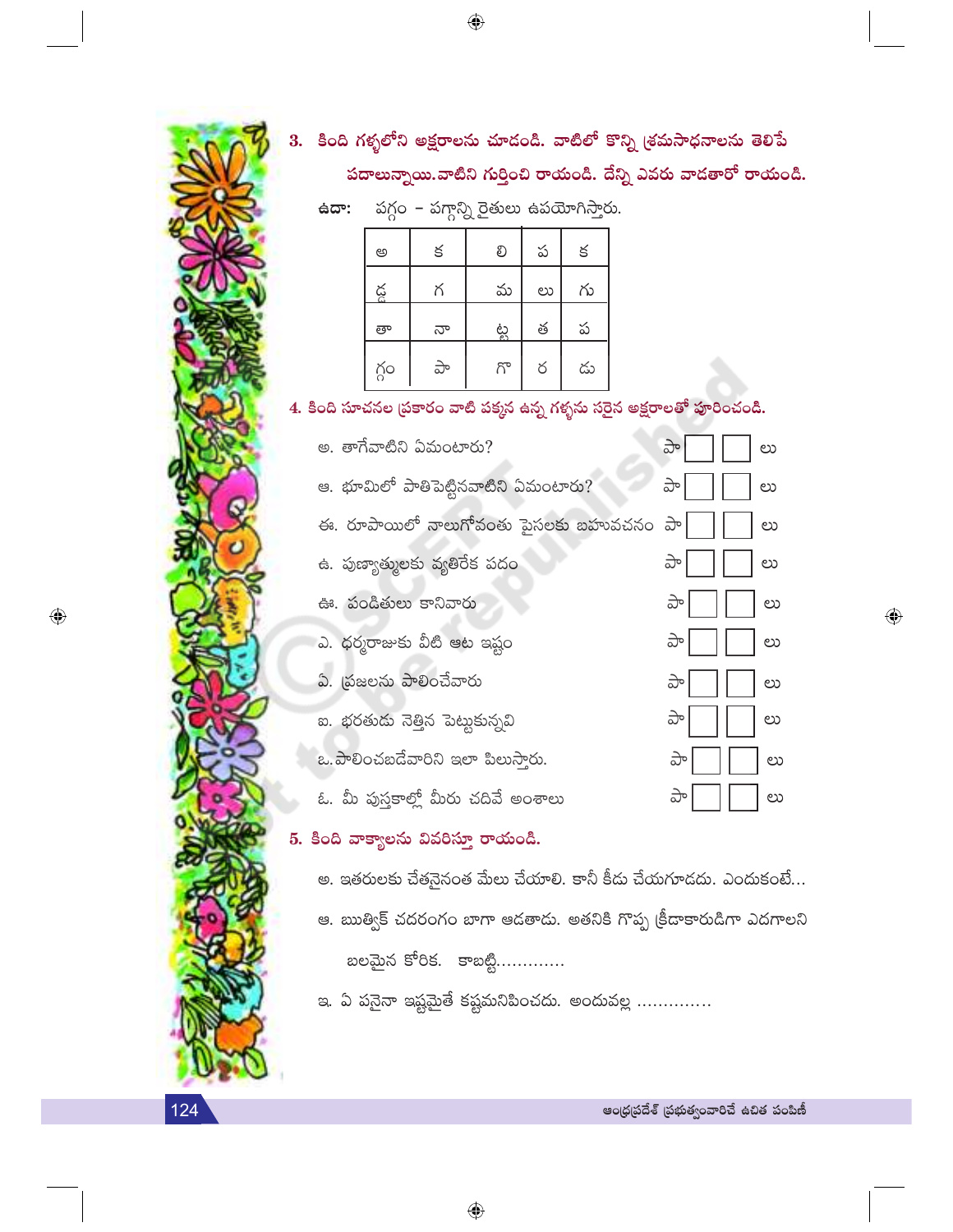

| .  రెక్కలతో ఎగిరే బాలిక చిత్రం ఆధారంగా కవిత రాయండి, |  |
|-----------------------------------------------------|--|
| నాకే రెక్కలు వస్తే                                  |  |

2. బాలిక, నది, తేనెటీగ, చెట్టు మంచి మిత్రులు. ఇవి కలిసి మాట్లాడితే ఎలా ఉంటుందో సంభాషణ రాయండి.సంభాషణలు వర్ణనాత్మకంగా ఉండాలి.మధ్య మధ్యలో సామెతలు, జాతీయాలను ఉపయోగించండి.



 $\bigoplus$ 

- 1. పాఠ్యాంశం ద్వారా తేనెటీగ, నది, శిల్పి, చిత్రకారుడిలో ఉండే గొప్పదనాన్ని తెలుసుకున్నారు కదా. అలాగే కిందివాటిలో ఉండే గొప్పదనాన్ని చెప్పండి. రైతు, వ(దంగి, దర్జీ, ఊడ్చేవారు / శు(భంచేసేవారు, మురికి కాలువ, కూలీ, పనిమనిషి.
- $2$  కింది పేరా చదవండి.

నాకు బొమ్మలు గీయడమంటే మహాసరదా. తెల్లకాగితం కనిపిస్తే చాలు, ఏదో గీయాలనిపిస్తుంది. నేను చూసిన సీతాకోక చిలుకలను పట్టి కాగితంపై పెట్టగలను. మా ఊరి పక్కన గుట్టపైనున్న గుడిని కాగితంలోకి రప్పించి కదలకుండా చేయగలను. ప(తికల్లో వచ్చే బొమ్మలను నా కాగితాల్లోకి పిలిచి మురిసిపోతా.

పై వాక్యాలు చదివారు కదా! ఇందులో నాకు బొమ్మలు వేయదమంటే మహా సరదా.అని ఉంది కదా! ఇలా "నాకు" అంటూ చెప్పడాన్ని 'ఉత్తమ పురుష'లో చెప్పదం అంటారు. దీన్ని ఆమెకు బొమ్మలు వేయడమంటే మహా సరదా అని మార్చి చెబితే 'నుథమ పురుష' లో చెప్పినట్లవుతుంది. పై పేరాలోని ఇతర వాక్యాలను పథమ పురుషలోకి మార్చి రాయండి.

## VII. බුංසිඡා හිබ



1. వార్తాప(తికలు, వారప(తికలు, మాసప(తికలు చూదండి. పక్షులు, జంతువులు, నదులు, కళాకారులకు సంబంధించిన కవితలను చూడండి-వాటిని రాసి (పదర్శించండి.

### VIII. భాషను గులించి తెలుసుకుందాం

- 
- 1. "అదిగదిగో మేద మేదకున్నది గోద గోదపక్కన నీద నీడలో కోడెదూడ దూడ వేసింది పేడ"

పై కవితలో (పతి వాక్యం చివరా 'డ' అనే అక్షరం మళ్ళా మళ్ళా వచ్చింది. (పునరావృత్తం అయింది)

 $\bigoplus$ 

ఆంధ్రప్రదేశ్ (పభుత్వంవారిచే ఉచిత పంపిణీ